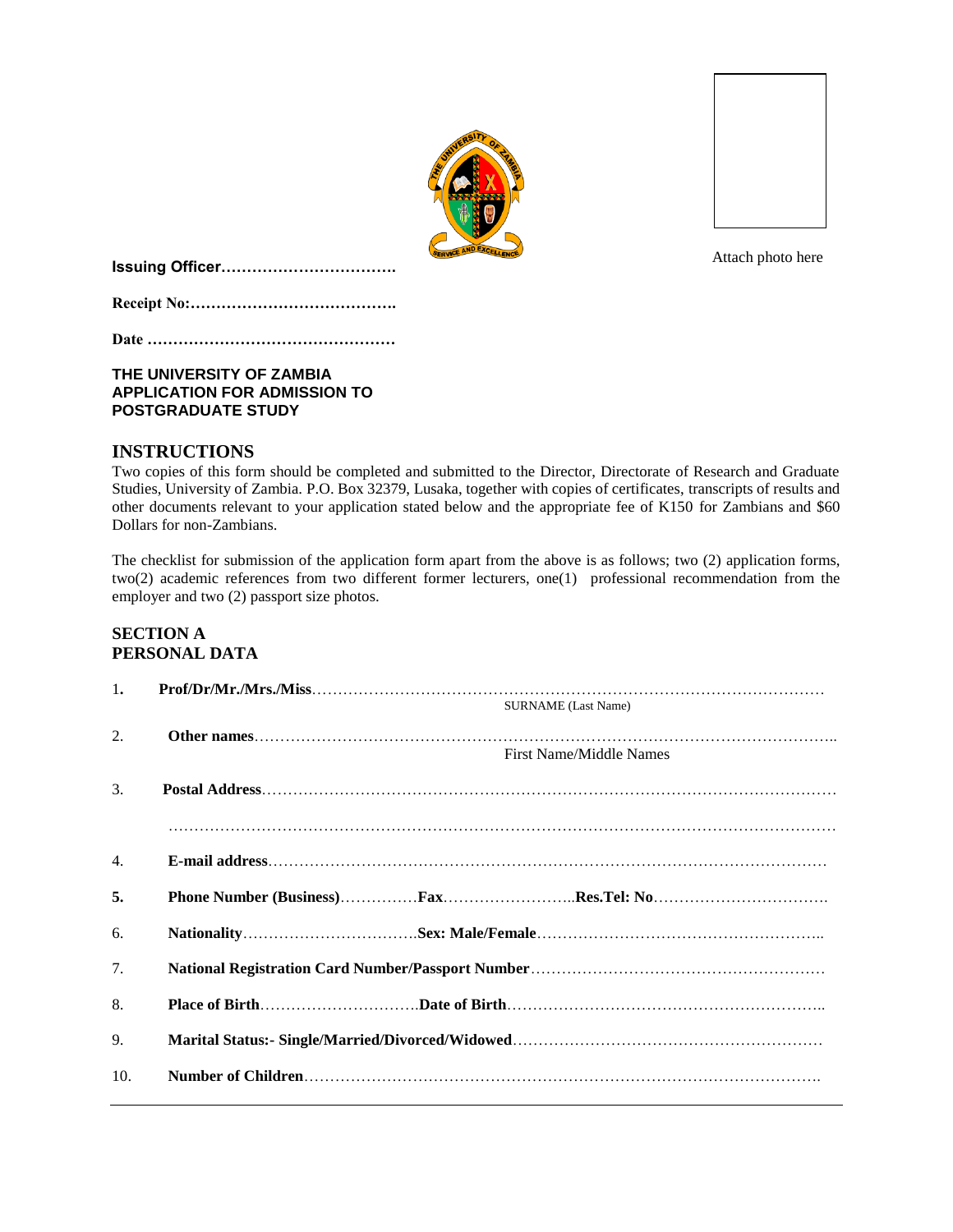| 11. |  |
|-----|--|
| 12. |  |

# **FOR OFFICIAL USE ONLY**

# 13. EDUCATION

Last School Attend…………………………………………………………………………………………………….. Qualification Obtained…………………………………………………………………………………………………. Date……………………………………………………………………………………………………………………..

## 14. UNIVERSITY EDUCATION

|             |  | <b>First Degree</b>       | <b>Second Degree</b>                                                           | <b>Third Degree</b>                                                                                                                                                              |  |
|-------------|--|---------------------------|--------------------------------------------------------------------------------|----------------------------------------------------------------------------------------------------------------------------------------------------------------------------------|--|
|             |  |                           |                                                                                |                                                                                                                                                                                  |  |
|             |  |                           |                                                                                |                                                                                                                                                                                  |  |
|             |  |                           |                                                                                |                                                                                                                                                                                  |  |
| 15.         |  |                           | OTHER ACADEMIC OR PROFESSIONAL QUALIFICATIONS                                  |                                                                                                                                                                                  |  |
| Institution |  | Qualification             |                                                                                | Date Obtained                                                                                                                                                                    |  |
|             |  |                           |                                                                                |                                                                                                                                                                                  |  |
|             |  |                           |                                                                                |                                                                                                                                                                                  |  |
|             |  |                           |                                                                                |                                                                                                                                                                                  |  |
| 16.         |  |                           |                                                                                |                                                                                                                                                                                  |  |
|             |  |                           |                                                                                |                                                                                                                                                                                  |  |
|             |  |                           |                                                                                |                                                                                                                                                                                  |  |
| 17.         |  | HIGHER DEGREE APPLIED FOR |                                                                                |                                                                                                                                                                                  |  |
|             |  |                           |                                                                                |                                                                                                                                                                                  |  |
|             |  |                           |                                                                                |                                                                                                                                                                                  |  |
|             |  |                           |                                                                                |                                                                                                                                                                                  |  |
|             |  |                           | This should be done on a separate sheet: Not applicable to Diploma Applicants. | Make a brief statement of not more than 200 words on your proposed/study/research.<br>Also make a brief statement explaining why you have chosen to apply to postgraduate study. |  |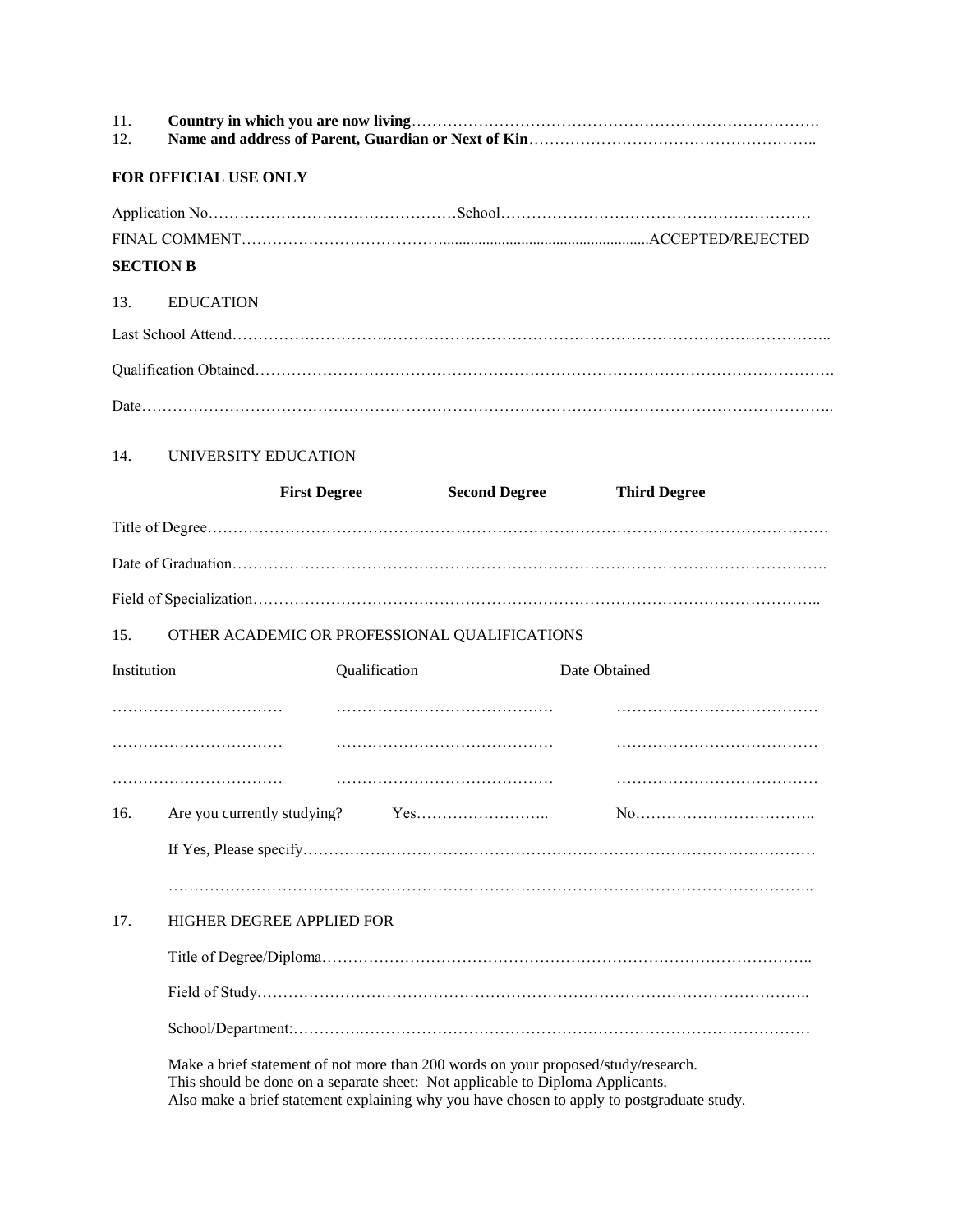……………………………………………………………………………………………………………. …………………………………………………………………………………………………………….

## **SECTION C**

#### 18. EMPLOYMENT

19. PREVIOUS EMPLOYMENT (List under the following headings):

| Date(s)<br>From: | To: | <b>Employer</b> | <b>Nature of Employment</b> |
|------------------|-----|-----------------|-----------------------------|
|                  |     |                 |                             |
|                  |     |                 |                             |
|                  |     |                 |                             |

#### 20. REFERENCES

There should be 3 references, (2) Two academic and (1) One professional and you are to indicate the names and address of each referee in this section and also ensure that references from these people reach the Directorate in good time. Soliciting for references to support your application is your responsibility. Your application is incomplete without supporting references.

(i) A person who may comment on your academic qualifications:

| A person who may comment on your academic qualifications:<br>(ii) |  |
|-------------------------------------------------------------------|--|
|                                                                   |  |
|                                                                   |  |
|                                                                   |  |
|                                                                   |  |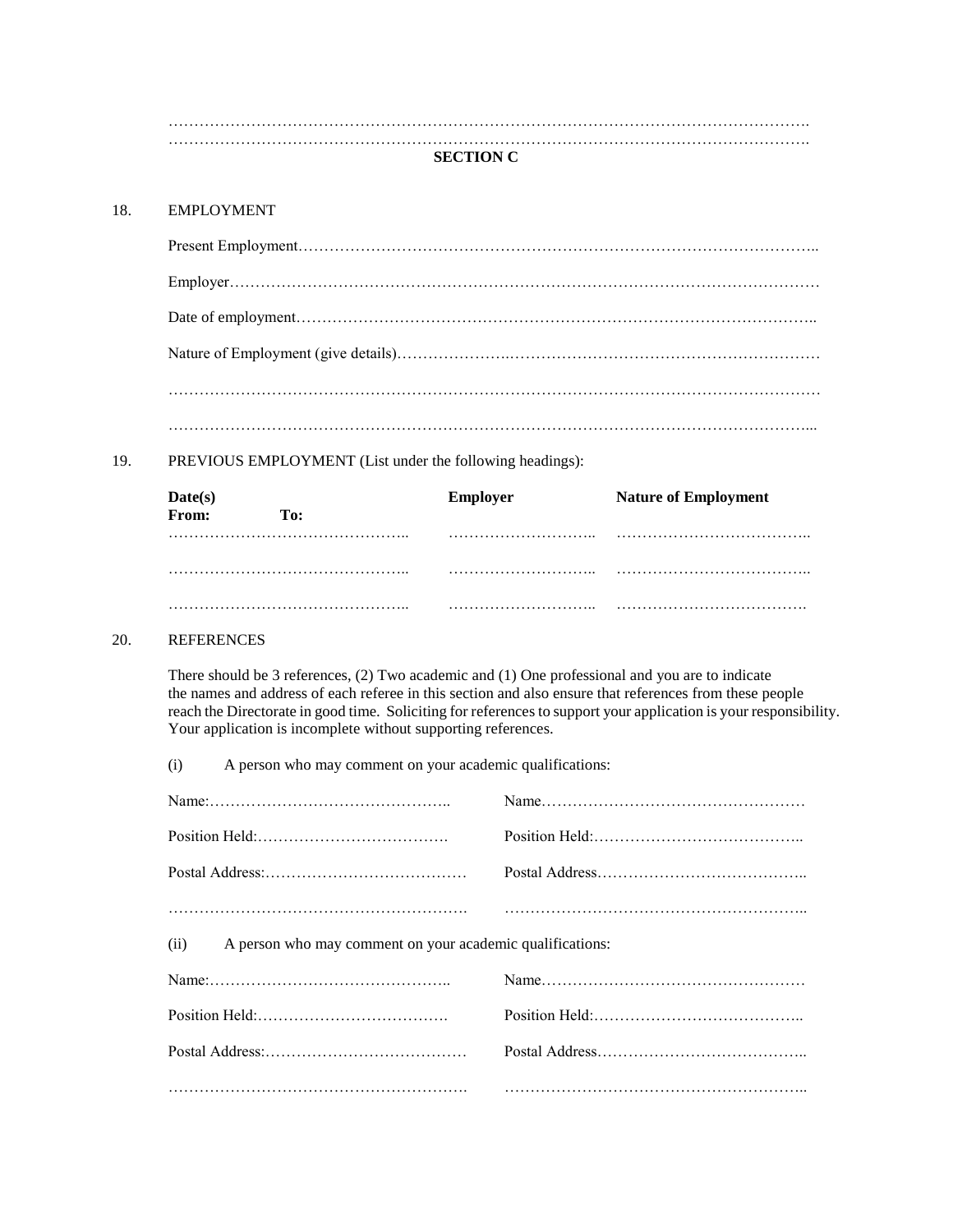(iii) A person who may comment on your professional work:

Name:……………………………………………………………………………………………………. Position Held:…………………………………………………………………………………………… Postal Address:………………………………………………………………………………………….. ……………………………………………………………………………………………………………

# 21. FINANCES

Name of Sponsor(s)……………………………………………………………………………………… …………………………………………………………………………………………………………… . The same independent of the same independent of the same independent of the same independent of the same independent of the same independent of the same independent of the same independent of the same independent of the

# **SECTION E**

# 22. OTHER INFORMATION

If you wish to give additional information which has a bearing upon your application, please do so on the space provided or on a separate sheet and append a copy to each of your application forms.

| <b>Date</b>                          |  |  |
|--------------------------------------|--|--|
|                                      |  |  |
|                                      |  |  |
| Signature of Officer<br>Making entry |  |  |
|                                      |  |  |
|                                      |  |  |
|                                      |  |  |
|                                      |  |  |
|                                      |  |  |
|                                      |  |  |
|                                      |  |  |